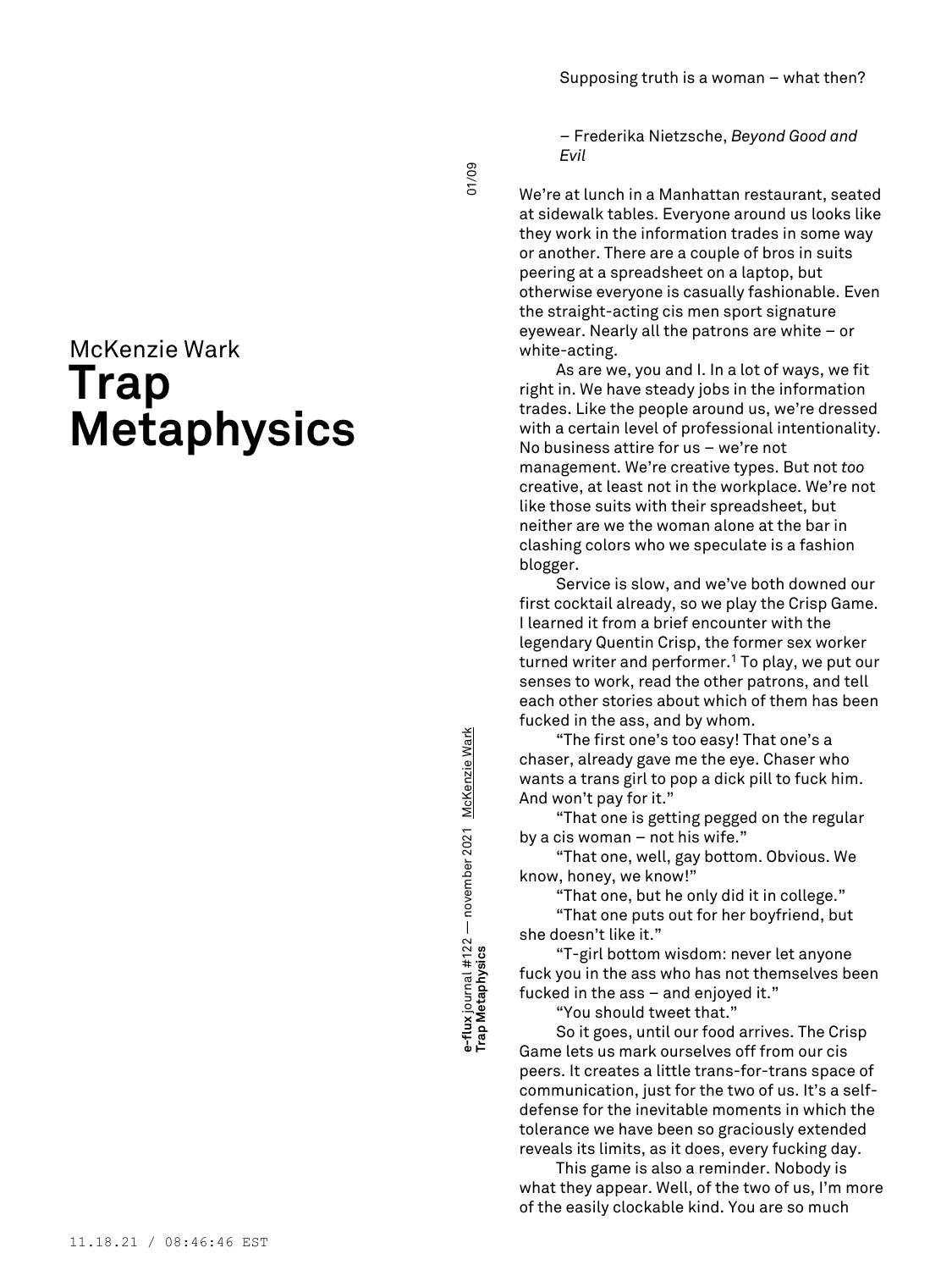

Mademoiselle de Beaumont or The Chevalier D'Eon, 1777, engraving. Published the month after the Chevalier d'Eon's<br>departure from London for France, this print appeared in "The London Magazine," xlvi, 443 and illustrated an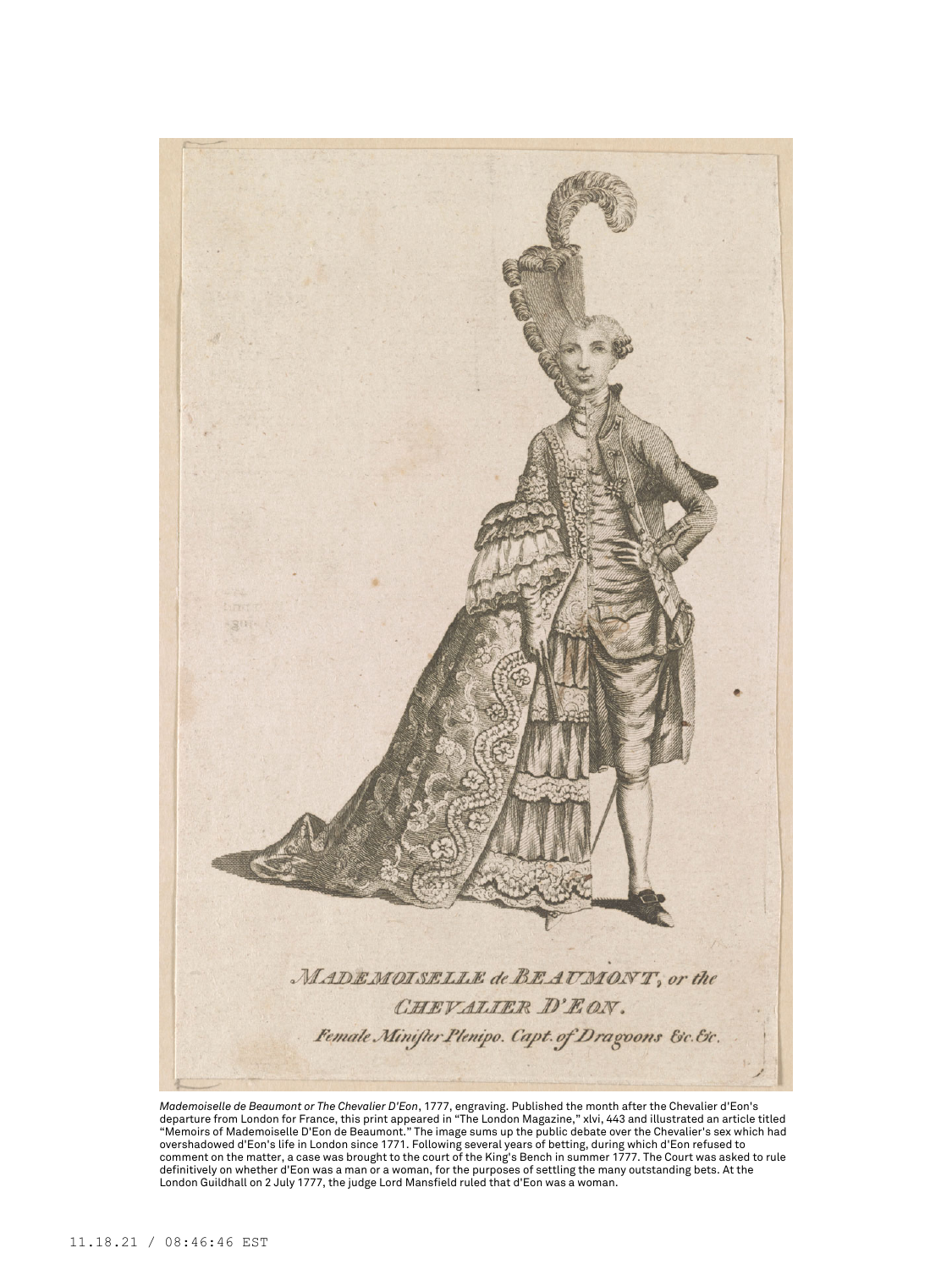closer to the model of feminine beauty. Have to be, to keep your dysphoria from ruining your life.

Like most trans women, we have appraised each other from the point of view of some model of feminine form. Everything I can see about you is beauty, but the one thing I know that you feel doesn't pass is your hands. You wear no rings, have clear lacquered nails. My nails are purple with sparkles, and I wear the big silver fly ring Kathy Acker gave me. My hands are about the only thing that does pass.

One corner of our friendship rests on my wanting to be seen in public with you because of your elegance. Also: your willingness to be seen with me even though it means that because of me you'll get clocked. This generosity affirms your strength of character as a trans woman, which is gratifying in itself, and is a gift to me, the awkward stepsister.

Not much is going to happen to us, today at least, even if the cis sniff us out. Privilege – particularly as white New Yorkers with excellent manners – lets us do this. We can be out as tranny freaks and be insulted or scorned by the world we move in – but not beaten or killed (probably).

We talk about this. "I've still been called a trap," you say.

"Me too. And this is what's strange: even an obvious trans woman such as me gets called a trap. The cis who call us that think the essence of our being is nothing more than a failure to deceive them."

"If trans women are traps, it's because everyone is," you declare.

"Oh really? How do you arrive at that?" "Nobody is ever quite what they appear. Take the Crisp Game we just played. Our

surmises could be wildly off." "It's more fun that way," I interject.

"… But there's always *something*. Maybe suit-guy over there," you gesture with your clockable hand, "isn't getting pegged – but instead has a stash of shemale porn."

"There's always a gap between the representation and what it presents. That's how all communication works," I declare.

"What does *that* mean?" Well, you asked for it. We're going to play the Theory Game. <sup>2</sup> Since we're settling in, you order more drinks.

"There's always a difference between the sign of the thing and the thing itself. How I appear isn't all of me. A representation is always different from the thing it represents. Perception always has an element of deception."

"There's something rather irksome, but also delicious, about that," you say, with a glint in your eye.

"Particularly in an economy that runs on signs." I guess at where your saucy bent will take

this game, but I'm in a more philosophical mood. "Judging by their appearances, all the patrons in this restaurant looks like they work with signs and do pretty well at it. Everyone looks prosperous, successful, capable. It's unlikely that they all are."

"That girl's shoes, for example," you tilt your hand to guide my eye again. Cracked leather, worn heel.

I can play this game, too. "That one over there, leaning in, a bit too overeager – is asking for money." Not everyone is here, as we are, at leisure. There's a lot of hustling going on.

"Everyone is always concealing something," you say. Maybe you're onto my less-than-frank dishing from my own recent adventures. It's not like I'll tell this gossipy bitch everything.

"We're always differing from the signs we make. It might be a specifically Western-culture kind of hang-up, but there's a nervousness about this gap between sign and thing." 3

"Which is why they," you gesture at the cis around us, "want to stick it to trans women – as traps."

"In Plato's philosophy" (I'm getting pretentious and I know it, but you like it when I play the Theory Game, and it will seduce you away from what I'm not telling you about my life), "it's not just that the sign of the thing falls short of the thing itself. <sup>4</sup> The thing itself also falls short, in turn, of the pure idea or form of the thing. Behind appearances are things. But things, too, are just a kind of mere appearance: behind things are their forms. These cannot be touched, or tasted, or seen. They are knowable only to thought itself." 5

"But who cares about Plato?" You dismiss him with a wave.

"Well, Nietzsche saw what was up with Platonism and its influence on Western thought. He called Christianity 'Platonism for the masses*.*' <sup>6</sup> In Christianity too, appearances are suspect – are now the work of the devil. Actual things are not to be trusted either, particularly if those things are bodies. These are corrupt flesh, condemned to die. What is real is something, once again, invisible, untouchable – pure spirit. If spirit refuses to be corrupted by appearances or by the pleasures of the flesh, it can join God in eternity."

"So, have you been having any pleasure of the flesh lately … with anyone I know?" You are on to me, I suspect. So I better try to hold your attention by throwing a conversational curveball.

"Secular Western culture inherited a residue of Platonism via Christianity. Even some kinds of Marxists imagine a world of false appearances. For them, it's capitalism. The overthrow of capitalism restores 'man' to the possibility of an authentic life: no more

e-Tux Journal # + zz — hovernoer zoz + movernoer zoz + <u>movernoe wark</u><br>Trap Metaphysics e-flux journal #122 — november 2021 <u>McKenzie Wark</u><br>Tra**p Metaphysics e-flux** journal #122 — november 2021 McKenzie Wark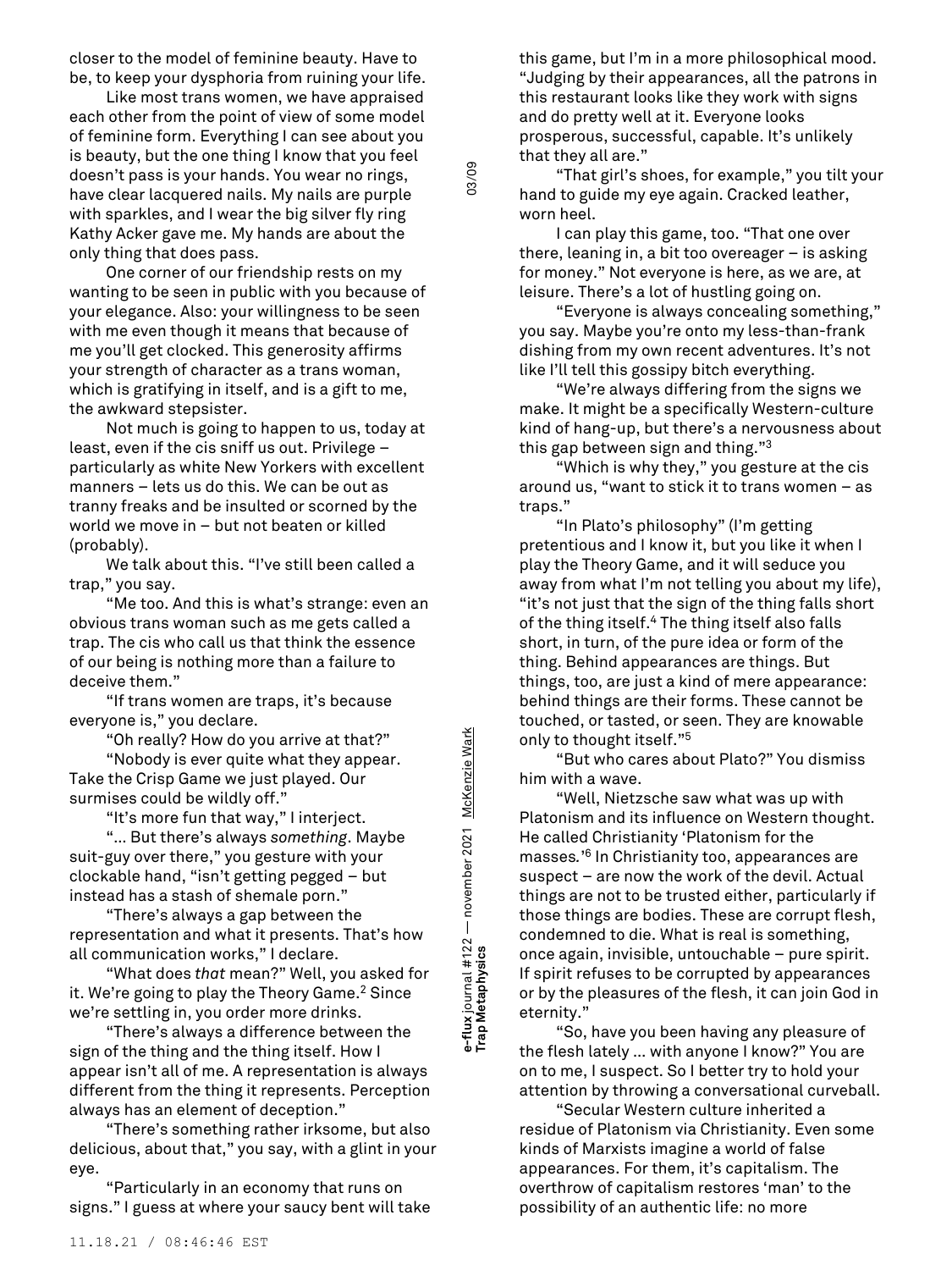advertising, good riddance to fashion, and byebye to alienation. Man is restored to himself as himself." 7

"Men. Hmph. I don't know what I see in them." I've distracted you from the distraction. I'll have to get us back on track. I have a preference for trans women, you for trans men. Our gossip crosses party lines between trans universes.

"I said 'man' here intentionally, because what these Marxists find suspect has a certain femininity to it. On the one hand, the feminine gets too close to the world of commodities through the desire to appear pretty. On the other, femininity, as a handful of signs for sex, beauty, and youth, is deployed deceptively to sell products." 8

"It's hard to be soft, to be femme. People think there's nothing firm there, that they can just push us around." This, I know, is a subject upon which you've made yourself an authority, one from which I've much to learn.

"In all these versions of Platonism, it's the *femme* that's most suspect, where femme might stand for all the signs and attributes of femininity that point to their bearer being a woman. To have started life with M stamped willy-nilly on our birth certificates, to transition – at some moment or other, to some point outside of masculinity – is then extra suspect. The femme is that which deceives, but 'woman,' ironically enough, in all these Western discourses, deceives about everything *but itself.*"

"You say I deceive about everything but myself?" You pretend to be offended, but I can see from that little smile that you like this idea.

"Femme signs supposedly deceive about a lot of things, but not about the fact of the womanhood of those who produce such signs."

"Nobody accuses a cis femme of not being a woman," you add, crossly. The gap between them and you is, I know, a sensitive subject. I think before I speak, but I want to press you a little further. "This is what is different about the figure of the transsexual woman in this Platonist universe. It is not a femininity deceiving about something else. It is deceptive *about femininity*. In cis metaphysics, you and I are a special kind of deceiver."

"So … we're not women who as women are deceivers, we are deceivers about being women at all. Sort of like double deceivers? Superfemmes!" You crack us both up.

"Precisely. You see, previously there was what's true, which is Plato's 'idea'; and two fallen states, short of what's true, which are the thing; and then even more fallen – the representation. The idea embodies truth for the Platonist. God and communism do it for Christians and Marxists, respectively. What is true is identical to

itself. It allows no gap between itself and any aspect of itself. It is incapable of making a mere sign of itself. It is pure – and unrepresentable."

You get your faraway look, and say, to the air more than to me: "Sometimes I feel like the woman I'm trying to be is an impossible idea. That no matter how much I try to be her, already am her really, the farther away it seems. I think it hurts us, your Platonist idea of woman, and not just us. All those cis feminists who hate us struggle with her too."

"Yes!" I hadn't thought of this part. "They have to hate us as bad simulacra of the idea of 'woman' so they don't have to deal with their own failure as representatives of that idea."

"It's a hierarchy, a chain of being, from most to least, where we're always at the bottom." I can see that look of yours that signals a low mood. I have to get on to the crux of this argument, the part that for us invokes a T4T world of possibility. That's the objective of this game: to arrive at ourselves, at our existence, by making the weaker case appear the stronger.

I launch another move: "Okay, so this is also how a certain brand of feminism thinks about the figure of woman. She just *is*. There's hand-waving about biological chromosomes, but those are things that are outside the everyday realm of human perception. Woman is a Platonic ideal that 'real' women just embody by default as variations upon perfection. They then inevitably join misogynists in their distrust of femme signs as deception, and the trap as the lowest deceiver of all." 9

"That's fucked up," you say.

"Agreed. In this Platonic world, no sensible thing can do justice to the pure realm of the true. No readable representation can do justice even to things, let alone to the pure and true idea. Instead, appearances are seducing you: away from philosophy in Plato, away from God in Christianity, away from revolution in Marxism, away from the essence of woman in feminism. In all cases, these appearances get coded all too often as femme. It's men who have reason, faith, the power to exclude from purity, revolutionary fidelity."

"Or, oddly enough, feminists who claim such Platonic big-dick energy by holding the line against us traps."

"Yes. Femme signs are suspect, but not suspected of pointing to their bearer being anything other than a woman. Then: along come you and me. We've fallen even below the most fallen. We are as far as you can get from the pure idea."

"We're all in the gutter, but some of us are falling through the grate." 10

"We are far from even the imperfect embodiment of the idea in a thing. We are not the

**Trap Metaphysics** 04/09 e-flux journal #122 — november 2021 <u>McKenzie Wark</u><br>Tra**p Metaphysics e-flux** journal #122 — november 2021 McKenzie Wark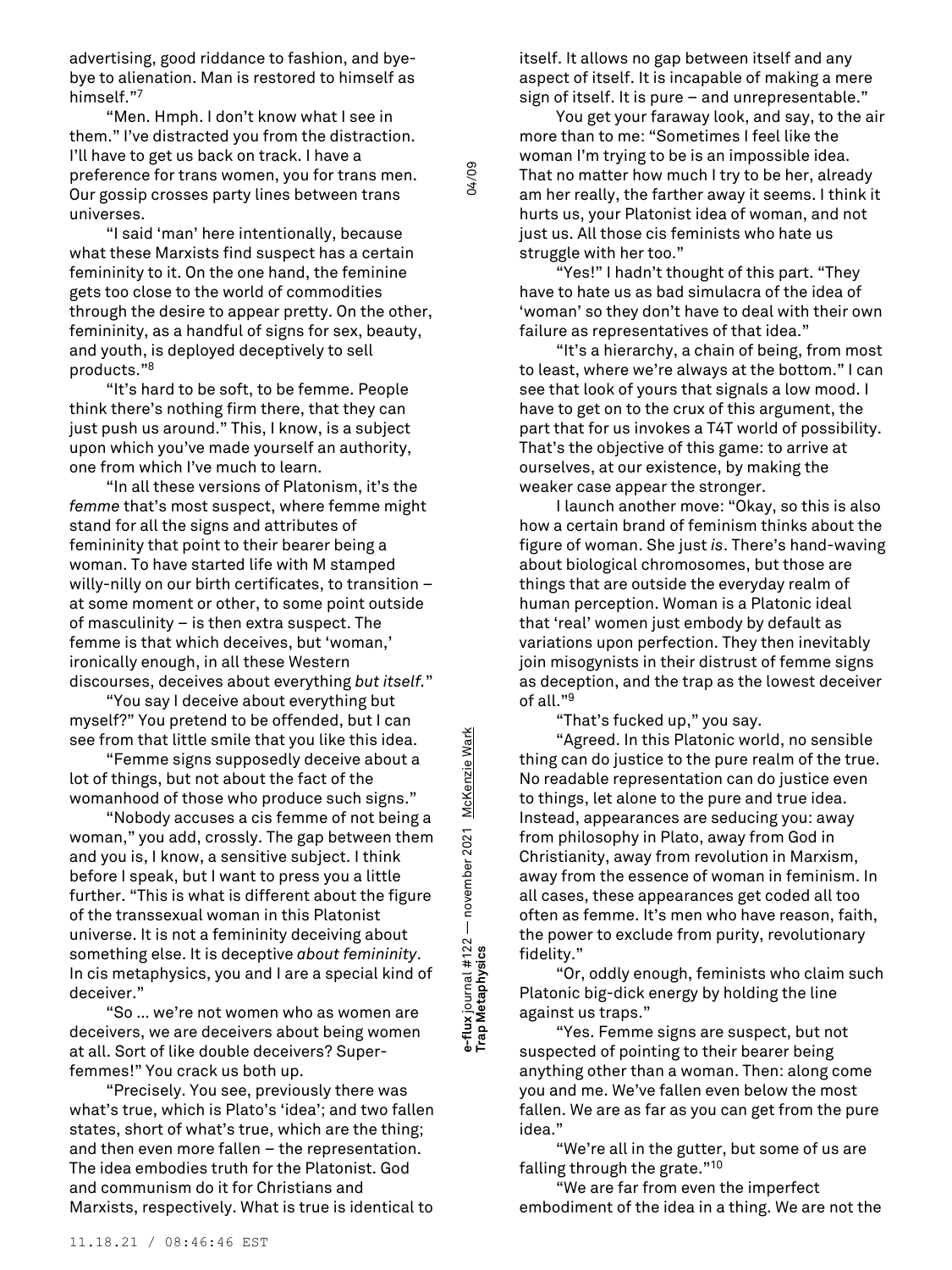even more imperfect embodiment of the thing or idea in a representation. In this metaphysics, you are not even that which truly makes deceptive signs with my femininity. You are *deceptively* making deceptive signs – as a trap."

"Fuck you too, hun."

"Hear me out, bb. You at least get to be a trap. *I'm not even that.* I am the figure who *fails* to make the deceptive signs of womanhood, a comical failure. You are the trap who succeeds, who is a dangerous deceiver. <sup>11</sup> The Platonic order of things makes me the failed version of you, while you are the failed version of the cis body, who is the failed version of the ideal."

"Why do we buy into this stupid hierarchy where we're always on the bottom!" This is irritating you. My play is that it will be irritating in a useful way.

"It's such a temptation among trans women to buy into this hierarchy of signs, to rank ourselves against each other. You are my friend and dear to me because you refuse that. We both know what I am. I'm a brick. But you wouldn't call me that – not to my face, at least."

"I would *never* call you that!" I believe you. You're touching my hand. I'm going to cry.

"It doesn't matter. I really don't care that I'm a brick. A lump of burnt dirt formed into shape – with feet of clay, women's size nine." Runway model size, handy for shopping at sample sales. I'm suddenly aware that you're as sensitive about your feet as your hands. I didn't mean to be catty. "Anyway, the only difference between us is the threshold of possible discovery. My picture on a dating app fools nobody. That chaser-guy over there," I wave a slender finger, "giving me the eye knows I'm a tranny and is hoping there's girldick under this Gogo Graham skirt."

"Well he's got that right."

"Whereas you have found yourself in dangerous situations, particularly with men who are interested in you before they clock you, or before you decide – or not – to disclose." I'm touching your hand now. I know those stories. I know this is hard. "There are special punishments for the trap. Hence cis men can still avoid conviction for killing us in most American states. <sup>12</sup> If they want to fuck us, and declare their desire, and only then find out we're a trap – they can kill us. We fall that low in the scheme of things that approximate the true." 13

"We're disposable. Not even things. Trash to them." Your carefully coached voice cracks with restrained rage. <sup>14</sup> We touch each other's hands for a moment. Make eye contact. Then look away.

A wave of feeling too intense to acknowledge passes over us and abates. When I feel the moment has passed, I take up the conversational play again. "There's something inherently conservative in all these versions of

what we might rather casually label 'Western metaphysics.' Who decides on what is closest or furthest from the pure and true?"

"Not your transsexual ass, or mine!" You say it a little too loudly, a little too drunkenly, and not quite with your girl voice. Fashion blogger looks our way.

"This is why the Crisp Game is so delicious. We turn the cis gaze back on itself."

Your mood brightens a little: "I just like to play it with you for shits and giggles."

"Suit-guy thinks he gets to pass judgment on us. And he did, with that classic glance-andglare. The glance is attracted by something: maybe my long, straight, bare thigh. Maybe your gorgeous tits."

"I do have gorgeous tits …" Looking at them, I concede this with a smile. I know where they stop and padding fills in the rest, from that time I took your bra off at that rave – but we never talk about that.

I pick up the thread again: "But then suitguy clocks me, and we get the glare. It says: *You wasted a second of my life in which I might have eye-banged you, and you turn out to be nothing but a filthy transsexual, whose sight disgusts me. Or worse: attracts and disgusts me.* We play our little game as we know that everyone has secrets."

You fill in the line of thought for me. "Everyone is a trap; nobody's gaze is authoritative. Not even that suit-guy."

"As it stands, to be a transsexual woman is to be the scapegoat of an order of representation in which someone has to be held accountable for the failure of signs to be adequate to things. In the cis world, we're comprehensible only as the lowest kind of deceivers. To the cis, we are *choosing* to be female. But who would *choose* that? So we must be traps, deceivers. We are *even-worse* things in the world." 15

"Cheers to that!" You have decided we are to get hammered and order another round.

"Compared to most of our kind, we hold on to a few privileges, you and I. Since no one dares to use the word 'class,' let's use polite words: 'socioeconomic advantage.' Your tech job and my teaching job will pay for our talents, and we can walk into a restaurant where the servers will assume that our credit cards at least are valid  $-$  "

"You're getting the check, right?"

" – and yet we are still seen as a lesser kind of being by many of these other diners around us, including some who would likely patronize us with the muggy embrace of their liberal acceptance. They feel like they stand in the position of authority, as representatives of the idea of gender, gifting us our humanity."

"Fuck that!"

**e-flux** journal #122 — november 2021 McKenzie Wark

e-flux journal #122 — november 2021 <u>McKenzie Wark</u><br>Tra**p Metaphysics** 

e-Tux Journat # + zz — november zoz + movember zoz + <u>movemzie wark</u><br>Trap Metaphysics

05/09

"Fuck that!" I raise my glass to your glass.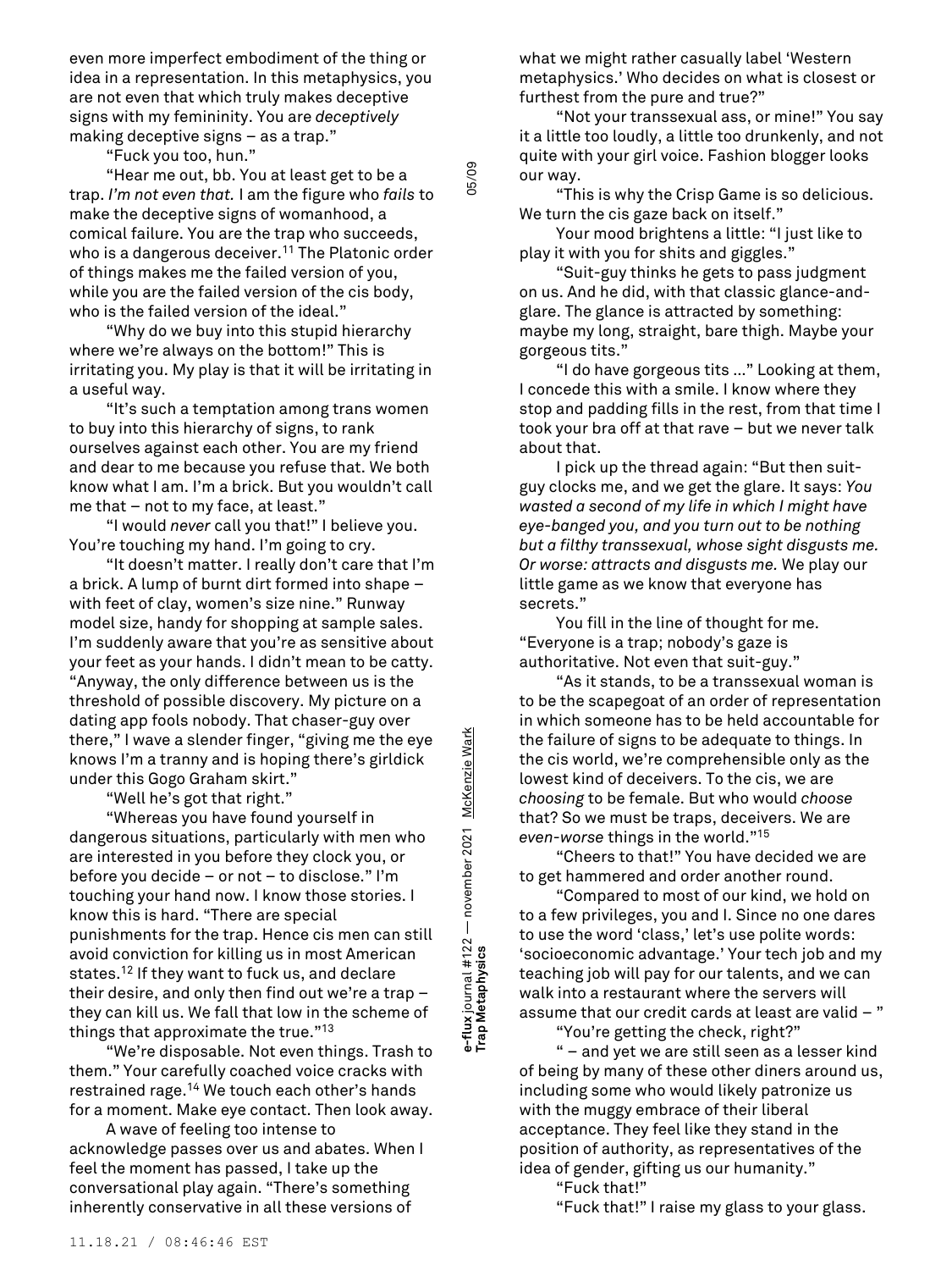Clink. "There's something suspect about taking intangible ideal forms of anything as the most real, including ideas of gender. I'd rather delight in the tangible play of appearances than buy into this whole hierarchy of truth and being, that places us at the bottom. Nietzsche was wrong about more than a few things, but  $-$  "

"He was an egg," you interject. Detecting eggs is one of your other favorite games. "He didn't just want to write like a woman, he was one. He just hated the kind of woman that men oblige women to be." 16

"Becoming woman, as he only dreamt, but as we attempt, is to escape the hierarchy of the true and the false." 17

"To do otherwise is just boring," you say. "It's to just take the order of things for granted."

"Seeing appearances as the shortcomings of a prior state of true being is indeed boring, I agree." Warmed by the drinks, I'm warming to my theme. "Let's work the surfaces, change the signs, fashion the possibility of a kind of being to come! We are not fallen imitations of cisters. We are prototypes of the bio-hacked beings to come! We add to the range of things that humans already edit about their bodies. <sup>18</sup> We do it with the latest techniques, the latest information, in all fields. We are among the avant-garde of possible future humans. What if a world existed that could answer to the desires of our bodies?"

"I want to live in that world."

I'm drunk and on a roll: "Maybe that's utopian. In the meantime, girls like us pursue an irrepressible desire to transition, to bend information and technique to finding forms in which we might abide. Maybe that's another reason we become scapegoats. Trans people make themselves over, in the here and now, as bodies, not ideas. And we do it together. We make another little world, tenuous and compromised and fractious as it is – inside and yet apart from the cis world. They think they know our little secret, but we have information about being that they will never know."

"Speaking of secrets, didn't I see you with what's-her-name last night at the Bluestockings reading? What the fuck?"

I was hoping to distract you from that. "Our secret is that there isn't one. We don't know anything about the true, hidden nature of gender and neither do the cis. All trans girls have is the evidence of our dysphoric senses and a will to create a femininity with which to live. And it's better if we do it together."

"Your whole theory is to explain to yourself why you think trans girls are hot."

"Maybe," I concede. "But it could be something else as well. Maybe what I'm talking about is our *femmunism*."

"Our what?"

e-Tux Journat # + zz — november zoz + november zoz + <u>mcKenzie wark</u><br>Trap Metaphysics e-flux journal #122 — november 2021 <u>McKenzie Wark</u><br>Tra**p Metaphysics e-flux** journal #122 — november 2021 McKenzie Wark

06/09

"Our femmunism. Not a communism, premised on a truth to come once the false, alienated commodified world is overthrown. Our femmunism: a world of appearances made real, in the here and now, signaling possibilities to each other. A T4T that's not all fucks and fights and inevitable disappointments. That's made together knowing only that we have nothing in common. <sup>19</sup> That the nothing is what's common, or what's *femmon*, rather."

"You lost me there, but I like it."

"The common, the community, communication, communism, all derive from the *munus*, which to the Romans was both a gift and a burden, a favor and an obligation, both public works and spectacle. Rather than what's *comunus*, the shared as if it was universal, I'm talking about what's *fe-munus*, just between us. Not the abstract, timeless public sphere that is supposedly for all but really just for cis white men …"

"Oh, I see what you did: you're saying the liberal notion of the ideal public sphere and its model speech acts is a Platonist universal masking the particulars of a commonality that excludes us …"

"You caught me out. Instead of which a femmunism without governing ideals, that is sensual, actual, particular."

"Kiki as utopia," you say, in an almost dreamy tone. 20

"It's self-centered, because it makes us the best thing in the world. The trans woman as the femme who is the false maker of the false. Truth as a woman. We are those whose unbidden desires make everything. And to the extent that everyone turns their desires into signs of something other than an approximation to a nonexistent ideal, not only is everyone femme, everyone is a trans woman. Everyone is a trap. The only difference is that we know it. We're ahead of the game!"

"You're so pretty when you go off like that," you tease.

"'Pretty' is an interesting word. The pretty is different to the beautiful."

"If you're fishing for compliments, I can say you look beautiful."

"I'm not fishing, but I like to be pretty. Pretty, not beautiful. It's not that the pretty is different to the beautiful in degree, as if it was further from an ideal, had lesser being. It's different in kind." 21

"Aha! Platonism again! It's like your game today is to show that everything has the same metaphysics, where there's a form or idea, that's what's really true and everything falls short of it by degrees."

"You twigged to my little game," I concede. "Trap metaphysics. But let me put in a word for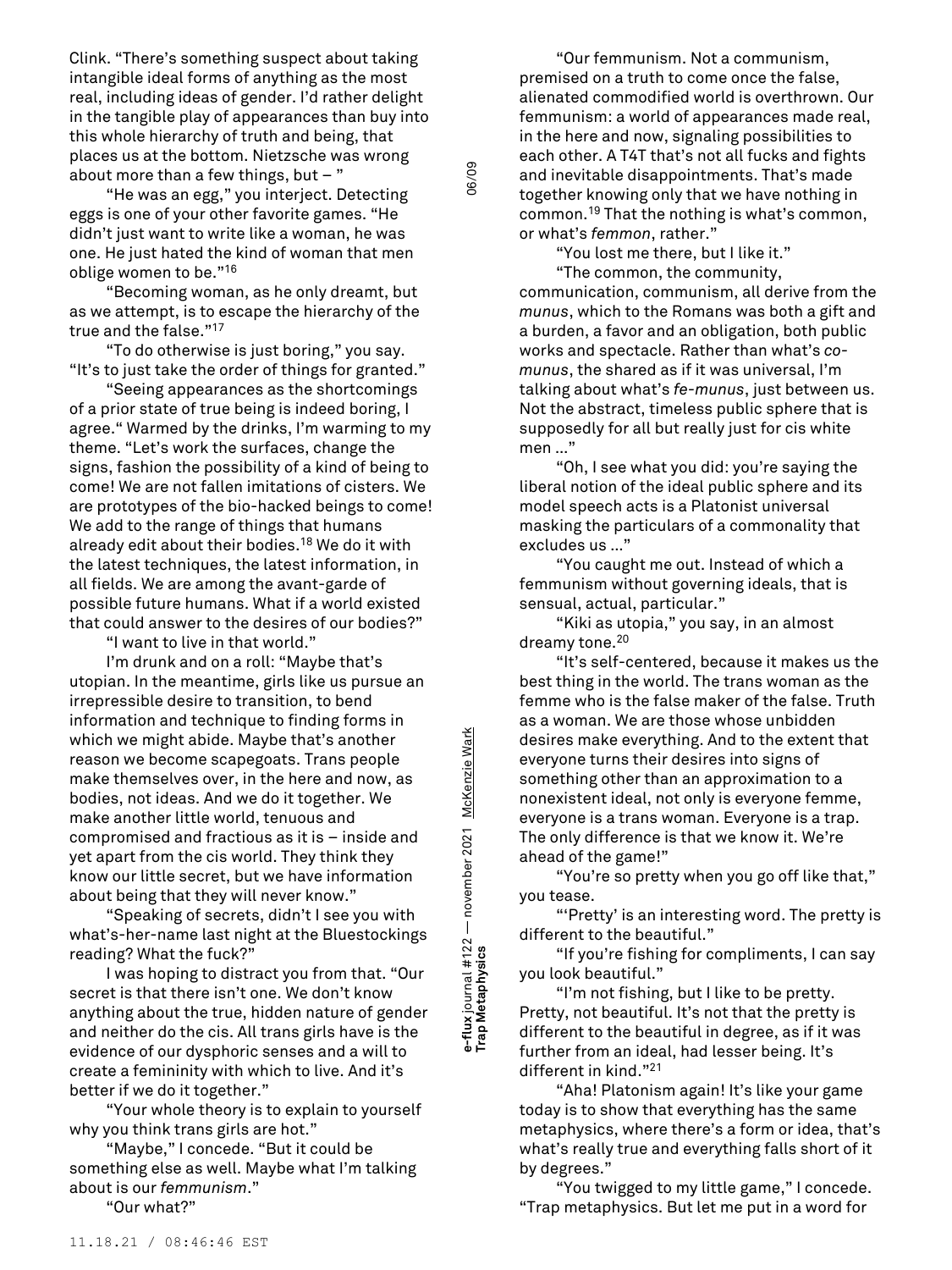this other way of being in the world, and why trans girls are already doing it, and know it, whether we *know* we know it, or not."

"Do tell."

"The word evolved from German and Dutch, from words that suggested the brisk, the clever, the tricky. Over centuries it became connected to femininity, to smallness, weakness, getting by on wits and wiles. To being crafty and to crafting appearances. Where beauty clads the pure form it approximates, the pretty can be a bit of a ruse, a decoy. The pretty is suspect in an era of commodity culture. It hides a defect."

"The defect that we're traps. That while we can be bred, we can't breed. No wombs." You gesture to your own delightfully curved belly.

"We're traps for male desire. The ideal of womanhood we supposedly fake is a reproductive one. Platonist metaphysics is all about paternity. Copies are judged as more or less proximate progeny of a timeless idea. The illegitimate copy, transposed in from elsewhere, has to be detected and rejected. Fuck that though. What if what was pretty could lead desire astray in more interesting ways. Out of the reproduction of boredom. Toward forms of being that are no longer copies of an impossible, nonexistent original. Which are rather variations upon variations, a femmunism of experimental forms, whose existence attains being only in relation to each other. Let the sensuous tell us what is, and what's possible. Well, that could be us, babe. That could be trans women. That could be our T4T world."

"What about trans men?"

"I don't know, hun. I leave it up to them to create their own T4T utopia. I expect you'll find it if they do."

"What about nonbinaries?"

"A nonbinary utopia is neither here nor there."

"Don't tweet that."

"A nonbinary undoing of the Platonic metaphysics of the hierarchy of being would be different again. We can each have our own critique of the universality of Platonist metaphysics and our own particular universal alternative. Made in their here and now, out of whatever practice emerges out of the gap between our own being with each other and the world that denies that being."

"So your little game is that for trans women, we take the idea that we are traps and turn it inside out, to make not being a proper cis copy of some impossible ideal woman a positive value. What about cis women?"

"We are living proof that it's possible to be women without reference to the reproduction of an ideal of a woman. I think a lot of cis women want that too, even though some resist the

e-Tux Journal # + zz — november zoz + november zoz + <u>mchenzie wark</u><br>Trap Metaphysics **e-flux** journal #122 — november 2021 McKenzie Wark e-flux journal #122 — november 2021 <u>McKenzie War</u><br>Trap Metaphysics

possibilities we embody. But I am in a sneaky way making us trans women, not an ideal at all, but more like a possible avant-garde of another kind of femininity when we make our being together with reference only to each other."

"Speaking of trans women: I *saw* you leave the Bluestockings reading with that doll last night. You know the one. What the fuck, honey?"

I catch the server's eye and hastily gather the check.

**×**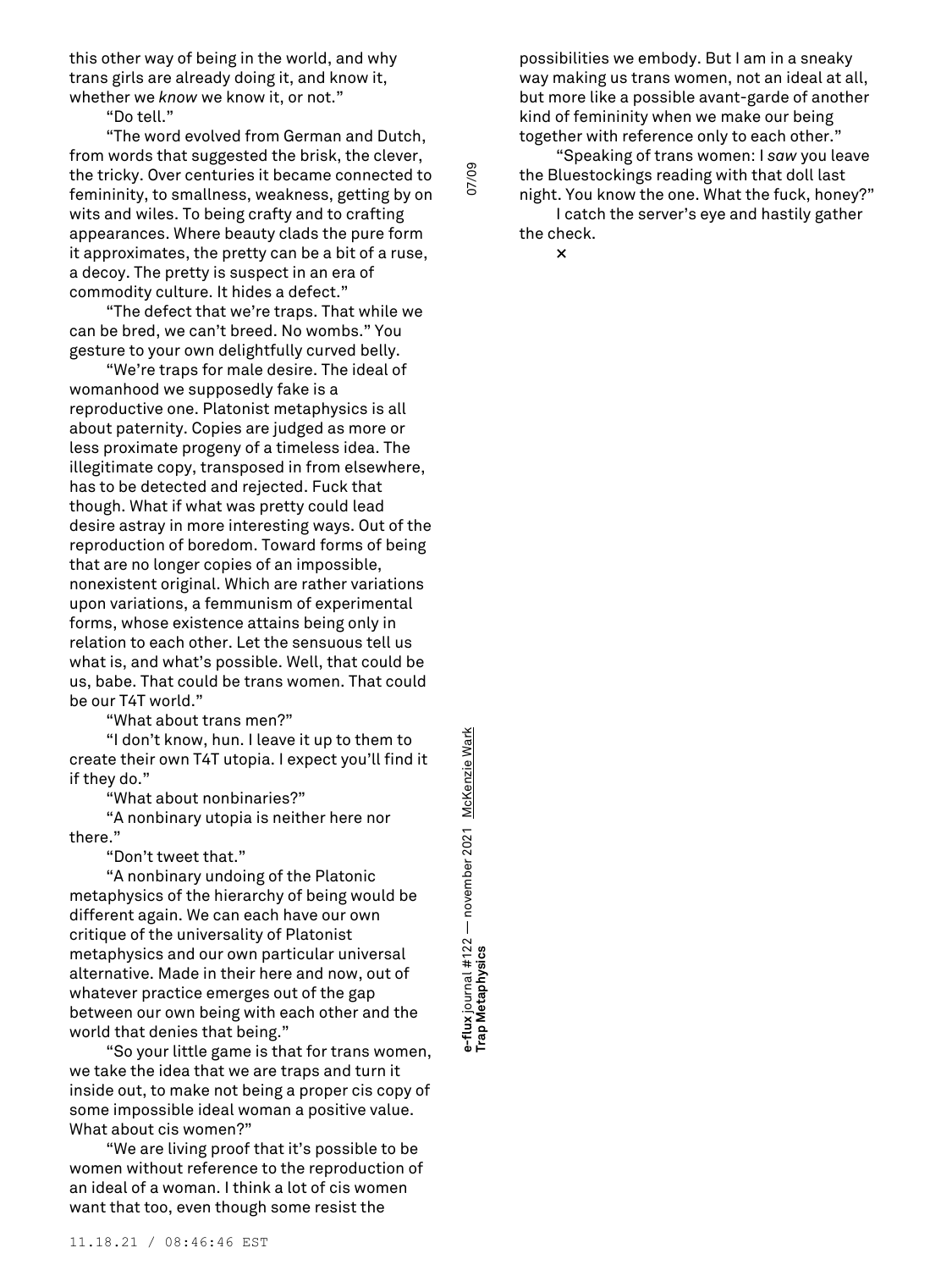**McKenzie Wark** (she/her) teaches at The New School and is the author, most recently, of *Capital is Dead* (Verso, 2019), *Reverse Cowgirl* (Semiotext(e), 2020), and *Philosophy for Spiders: On the Low Theory of Kathy Acker* (Duke, 2021).

1 I really did meet Quentin Crisp, of all places at the Australian Consulate in New York, at a reception for the artist known as Pope Alice. We really did play the game. Later, he accompanied us to a Chinese restaurant and regaled us with stories and scarfed down a huge meal, until he went strangely silent and then threw the whole lot up. Pope Alice simply covered it with a tablecloth and asked for the check. His best-known book is Quentin Crisp, *The Naked Civil Servant* (Penguin Classics, 1997).

2 See Jean-François Lyotard and Jean-Loup Thébaud, *Just Gaming* (University of Minnesota Press, 1985).

## 3

See Byung-Chul Han, *Shanzhai: Deconstruction in Chinese* (MIT Press, 2017). But the problem of naming an outside to Western metaphysics is that it too often becomes its other and mirror image.

### 4

The key work of Plato for media theory, and hence for this dialogue, is *Phaedrus*. See Plato, *The Collected Dialogues* (Princeton University Press, 2005). See also Darren Tofts, *Memory Trade* (Craftsman House, 1998).

#### 5

This reading borrows freely, and not faithfully, from Gilles Deleuze, "Plato and the Simulacrum," *October*, no. 102 (Winter 1983). All of the readings in this text are unfaithful, of course, to remain true to its method.

6 Friedrich Nietzsche, *Beyond Good and Evil*, from the Preface.

#### 7 This is a potted version with some modifications of the Nietzchean critique of Marxism in Jean Baudrillard, *The Mirror of Production* (Verso, 2021) and Jean-François Lyotard, *Libidinal Economy* (Indiana University Press, 1993) and my own *A Hacker Manifesto* (Harvard University Press, 2004).

**e-flux** journal #122 — november 2021 McKenzie Wark

e-flux journal #122 — november 2021 <u>McKenzie War</u>k<br>Tra**p Metaphysics** 

8 On which see Ann K. Clark, "The Girl, a Rhetoric of Desire," *Cultural Studies* 2, no. 2 (1987).

9 Here I wonder if we can't improve on Jay Prosser's critique of Judith Butler in *Second Skins: The Body Narratives of Transsexuality* (Columbia University Press, 1998). The norms around which performances of gender oscillate, a copy without an original, nevertheless have as their strange attractor the negative of a Platonic idea or form.

With apologies to Oscar Wilde. The original line is from *Lady Windemere's Fan*, but *The Decay of Lying* is the more obvious influence on this essay. Both in *The Complete Works of Oscar Wilde* (Harper Perennial, 2008).

#### 11

Julia Serrano, *Whipping Girl* (Seal Press, 2007).

12 "LGBTQ+ 'Panic' Defense," National LGBT Bar Association, 2019 https://lgbtbar.org/programs /advocacy/gay-trans-panic-de

## fense/. 13

See Walter Benjamin, "Critique of Violence," *Selected Writings*, vol. 1 (Harvard University Press, 1996). This text makes two points pertinent here. Firstly, that violence installs and affirms the law, so law alone won't save us. Secondly, that in nonviolent forms of being together Benjamin's example is the conference – there is no sanction for lying. Which is extendable into the concept that there's no idea regulating the nonviolent communal form that would require sanction.

#### 14

Susan Stryker, "My Words to Victor Frankenstein," *Gay Liberation Quarterly* 1, no. 3 (1994). Stryker builds from the rage of feeling treated as monstrous to an affirmation of the monstrous. We are going to take a slightly different path here, starting from the figure of the trap rather than the monster.

#### 15

See Andrea Long Chu, *Females* (Verso, 2019). I'm rather turning the tables on sister Andrea, making being female the second-best thing in the world and being a trans woman the best thing in the world, as she who in actively shaping a response to the unbidden desire to transition can escape the order of truth and posit a new value.

#### 16

Willow Verkerk, *Nietzsche and Friendship* (Bloomsbury, 2019) has a rather more careful reading, informed by trans studies, of Nietzsche on gender.

#### 17 Gilles Deleuze and Felix

Guattari, *A Thousand Plateaus* (University of Minnesota Press, 1987). Their figure of becomingwoman is an elaboration of Nietzsche by way of Judge Schreber.

### 18

Susan Stryker, "Transgender Studies Today," *boundary2 online*, August 20, 2014 https://www.boundary2.org/20 14/08/transgender-studies-to day-an-interview-with-susanstryker/; Eva Hayward, "More Lessons from a Starfish,' *Women's Studies Quarterly* 36, no. 4 (Fall–Winter 2008).

# 11.18.21 / 08:46:46 EST

10